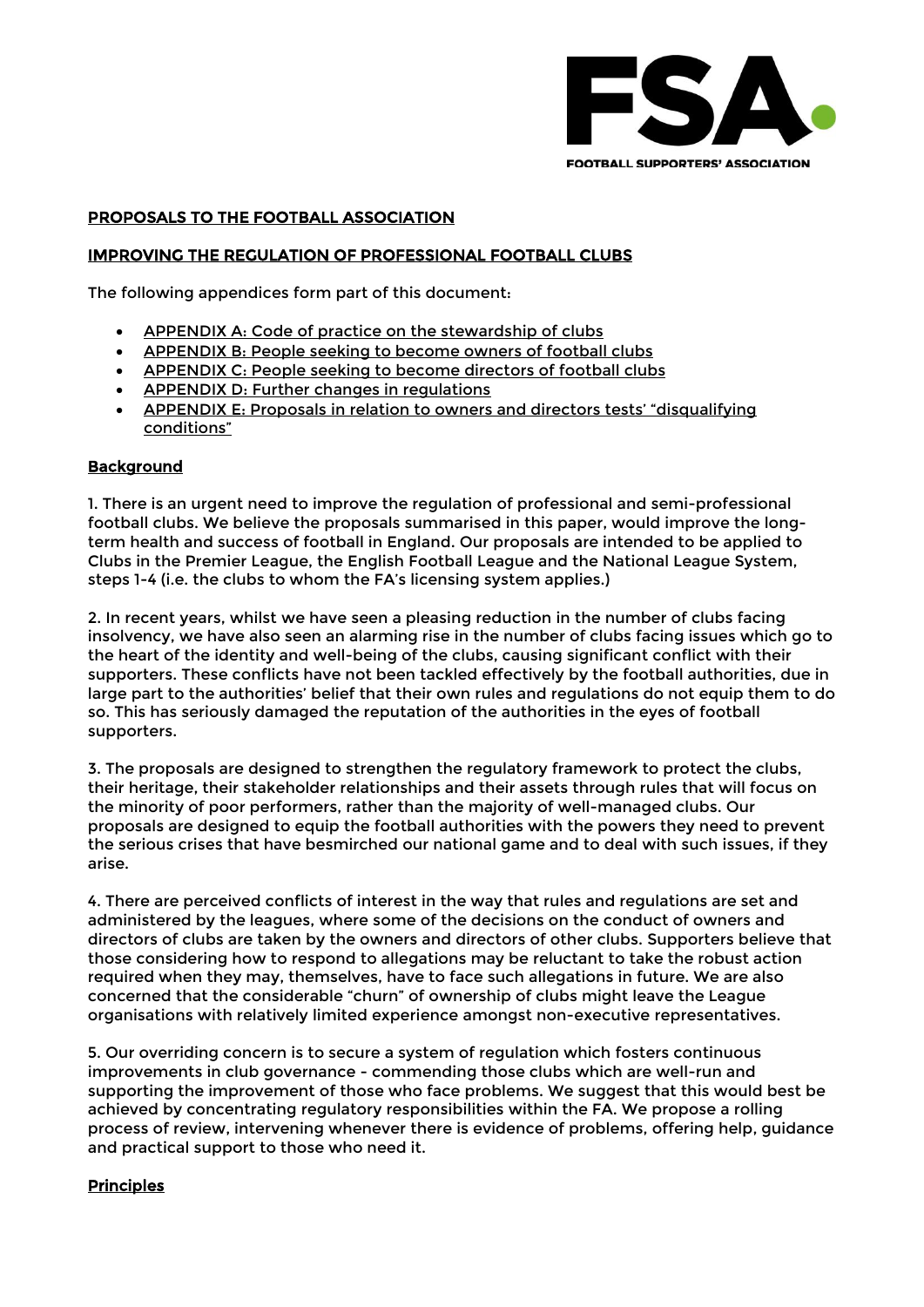

6. We are not putting forward comprehensive proposals to change every aspect of the regulation of football. Many aspects of the system work well and we know that the football authorities themselves have regulations under regular review. Our proposals are intended to enable the authorities to deal with the matters which have caused great concern to many supporters in recent years, where failure to act effectively has seriously damaged the reputation of the authorities in the eyes of supporters. Our proposals have two key principles:

# The community significance of football clubs

7. Professional football clubs are not just ordinary businesses. They have a special status in their communities, built upon the loyalty of fans over generations and the important part football clubs play in the lives of millions of ordinary people. Professional football clubs are the greatest expressions of community identity in our nation. Recently, however, it seems that too many club owners have disregarded the over-riding welfare of the clubs themselves and their community significance, matters over which they, for the time being, have custody and treat their supporters' interests as subordinate to their own commercial interests. It is our firm view that reform is needed to apply better protection to certain key aspects of football clubs, which owners should be obliged to cherish and sustain, in the long term interests of the fans and the communities the clubs represent.

# Avoiding conflicts of interest in regulation

8. The FA, as the governing body of the whole game, has a historic role in the governance of football, recognised by FIFA. We propose that regulatory functions exercised by competition organisers (leagues) should be under the auspices and overall control of the FA. The Football Association is the primary custodian of the game and should have clear responsibility for setting rules, regulations and standards of conduct for those running professional clubs. The professional league organisations (The Premier League, The English Football League and the National League) are primarily the organisers of competitions with a key role in developing the commercial interests of the game, subject to the overall regime set by the FA.

9. The making of rules and regulations about professional football clubs, the setting of standards for the way they are run and decisions on their application should not be taken by professional football clubs or by people who own and manage them. Regulatory decisions should be taken by people with a suitable level of independence from the regulated clubs, taking advantage of external expertise where that is necessary and helpful, avoiding any suspicion of conflicts of interest. We propose that the regulation of clubs should be the clear responsibility of the FA. Although they may wish to delegate some aspects to the Leagues, so long as conflicts of interest are avoided, the FA should be recognised as the regulator of the game. In this paper and the accompanying Appendices that is what we mean by "the regulator."

# Proposals

# Code of Practice on the Stewardship of Football Clubs

10. The Football Authorities already have in place rules, regulations, policies and guidance for clubs on many important matters, including financial management, the recruitment and development of young players, ground safety, etc. We propose that a new Code of Practice on the Stewardship of Football Clubs is needed. The Code should set out new guidance for clubs on the matters which have caused difficulty in many clubs over recent years, such as relationships with and engagement of supporters, partnerships with other stakeholders (local authorities, police, education, businesses;) changes in names, playing colours and badges of clubs; location and improvement of ground, training facilities and academy; etc.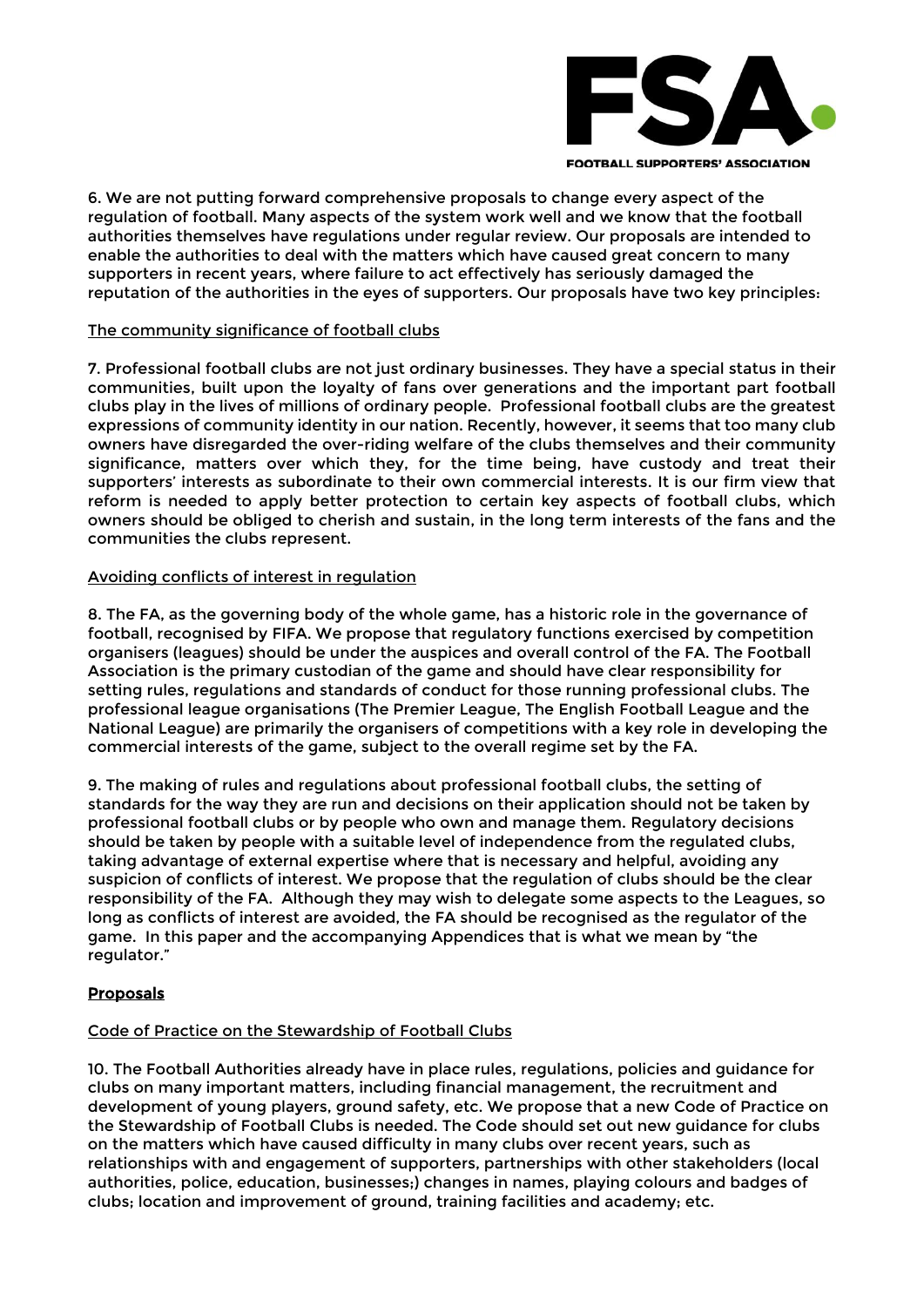

11. Attached in Appendix A is an outline of such a Code, listing some of the matters to be covered and including draft wording for sections covering recent matters of controversy

#### Owners and Directors

12. Many of the concerns about football club management have focused on the wording and application of the current Owners' and Directors' Tests. There are currently three sets of such tests for, respectively, the Premier League ("PL"), the English Football League )"EFL") and the National Leagues ("NL"). We believe that some aspects of these work well. It would be helpful to amalgamate them into a single set of regulations, retaining many of the current features. However, we feel that as the respective roles of the Owners of clubs and the Directors appointed to oversee their management are in many ways different, changes are needed to govern those differing roles.

We are aware that at its summer 2018 meeting the EFL discussed the possibility of taking action against individuals and not just clubs, which in principle we would welcome. We understand that although there have as yet been no changes to the EFL rules in this regard, the possibility of a policy on this is being actively considered by the Board. We look forward to hearing the outcome of those discussions and having the opportunity to comment upon them.

13. Also, the current tests require reporting by clubs to disclose whether any matters exist which might disqualify someone from acting as an owner or director. This deliberately places emphasis on the possible negative factors defining unacceptable aspects of club owners and directors. We believe the test or tests should continue to do that but should also focus on more positive matters which identify and encourage features which should exist within, or be developed for, those running our clubs. Thus, the tests should be extended to deal not just with reasons for disqualification but also to stimulate good practice in the running of clubs by the individuals to whom the tests apply.

### People seeking to become owners of clubs

14. Before there is any change in the identity of a person with significant control of a club (i.e. owning 25% or more of its shares), that person should be required to pass a new Owner's Test. That test should be based upon the relevant parts of the existing Owners' and Directors' Test. However, we suggest some extra new requirements. People seeking to become owners of football clubs should be required to submit a business plan outlining how they will operate the business. They must demonstrate that their business plan contains satisfactory proposals for running the club sustainably, in accordance with the relevant financial rules and regulations and in accordance with the Code of Practice. They must show that they will appoint people with the skills and experience to run the club in accordance with those requirements and have satisfactory proposals for engagement with the club's supporters and other stakeholders.

15. Proposed owners should continue to be subject to requirements like those in existing regulations as to criminal records, involvement in previous insolvencies, ownership of more than one club, etc. In addition, proposed owners should be prohibited from using the shares in a club to raise funds to complete the purchase of a club. This restriction is intended to avoid repetition of recent instances where new ownership of a club has brought with it significant new debt attached to the club rather than personally incurred by the new owner.

16. The regulator should monitor actions on an ongoing basis and work with the clubs to identify steps needing to be taken to meet the regulatory requirements. There should also be some way for the regulator to secure delivery of promises on the part of the owner. That might take the form of a bond delivered to the FA by the proposed owner which would be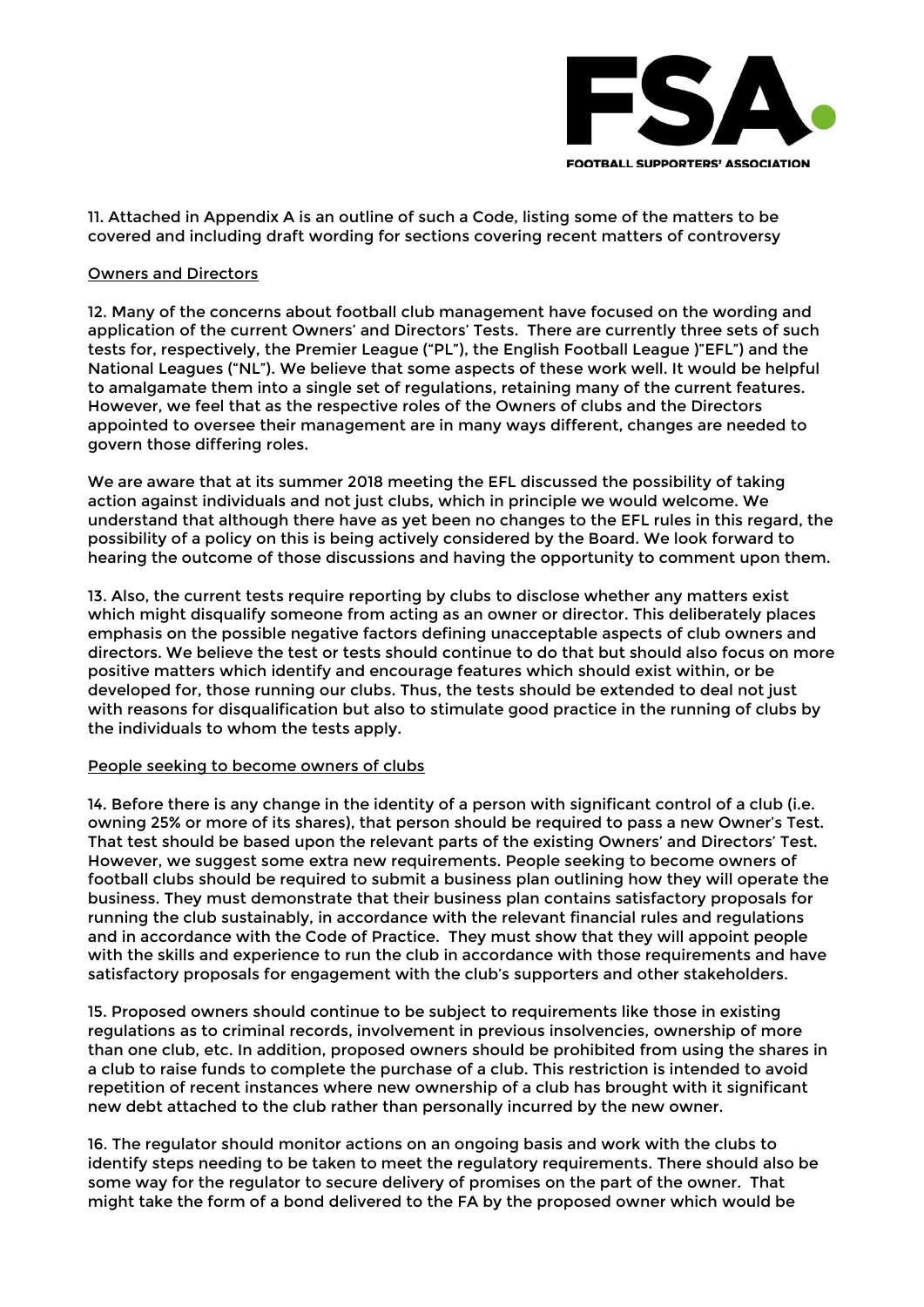

forfeit if key assurances were not honoured, for example in the event that there is a likely default in payment of wages, tax payments, etc.

17. Attached in Appendix B are some detailed proposals showing how this might be made to work.

### People seeking to be directors of clubs

18. Owners' and directors' roles are different. Directors are appointed by owners to run and manage the day-to-day operations of the business. Whilst it is quite possible for someone to become an owner of a club without any experience or knowledge of the running of a football club, people seeking to become directors of football clubs should be required to demonstrate that they have the necessary skills and experience to run the club in accordance with the relevant financial rules and regulations and the Code of Practice and to deliver the proposals in the club's business plan. Like owners they too should still also be subject to requirements like those in existing regulations as to criminal records, involvement in previous insolvencies, running more than one club, etc.

19. In Appendix C are some detailed proposals showing how this might be made to work.

# Oversight of clubs

20. The leagues already have regulations requiring certain information, mostly financial, to be submitted periodically. These allow for intervention in certain circumstances. We believe that these should be extended so that, when clubs submit their financial forecasts for each coming season, with that information they should also supply an updated business plan, showing how the club will be operated in a financially sustainable manner and in accordance with the other relevant regulations and the Code of Practice. In this context we noted that before the CMS Parliamentary Select Committee hearing on the possible sale of Wembley to Shahid Khan, Sport England indicated in evidence that they would run a stronger owners test than currently run by the football authorities for ownership of clubs, including a requirement for a robust business plan.

21. Also, when clubs submit their audited accounts for each completed financial year, they should submit a factual report, describing how they have complied with the Code of Practice during the relevant year. There should be a formal annual statement signed by the person with significant control and the directors as to the identity of the person with significant control and directors, including any shadow directors.

22. Although some of these matters are already subject to annual reporting, the nature and format of the information is often opaque at best and kept confidential at worst, even where commercial confidentiality is not threatened. We believe that a system of greater transparency is needed. There should be as much transparency as possible subject only to the need for commercial confidentiality. This will be essential to ensure that supporters and other stakeholders can have confidence in the regulatory process.

### Further changes in regulations

23. In addition to the changes to the regulatory regime proposed above, we believe that there are certain other important matters needing attention. These include the protection of club assets; a new net assets test each year; consideration of restrictions on the amount of sums withdrawn from club accounts by owners and directors; and restrictions on the type, scale and terms of loans taken out.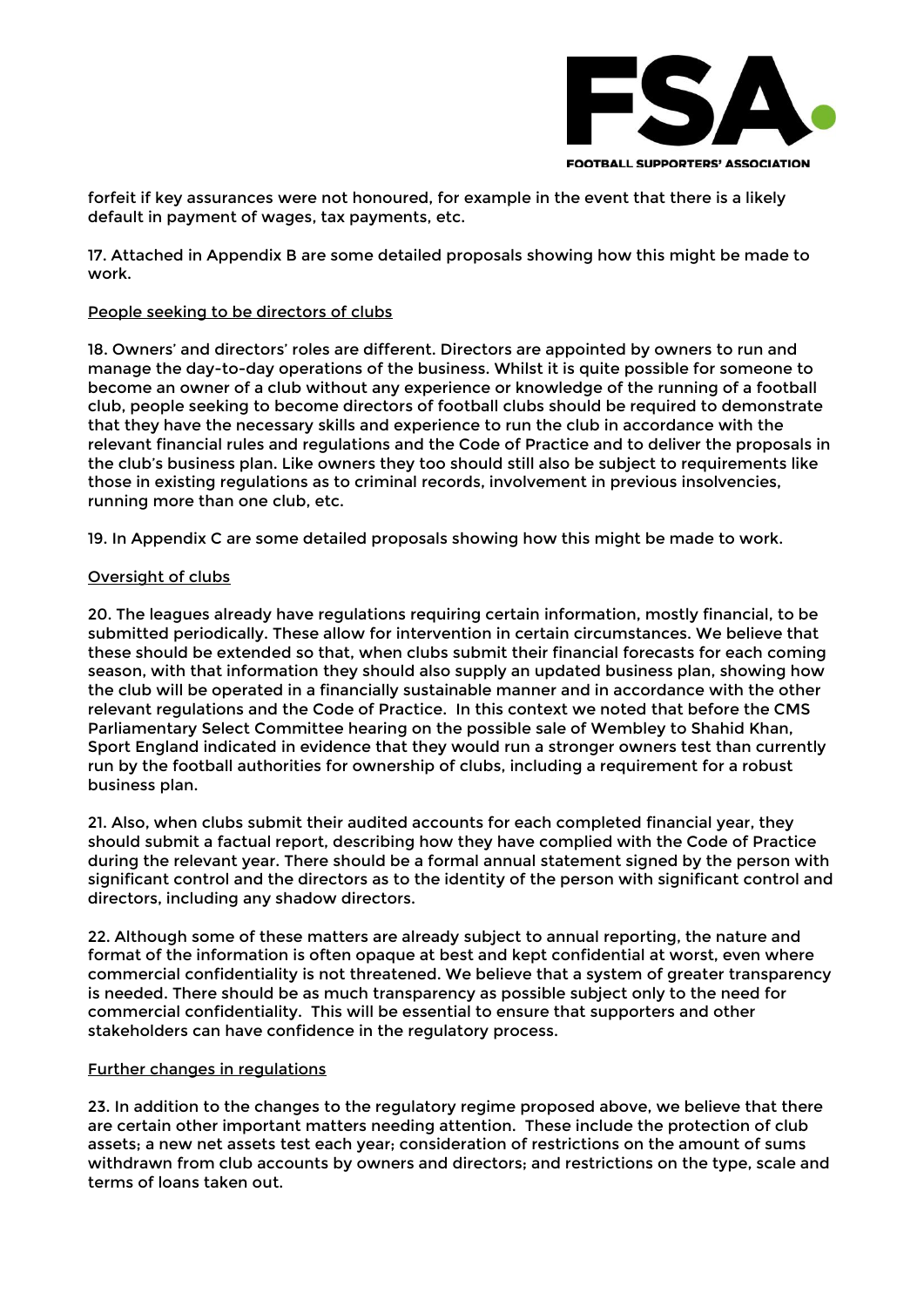

24. There should be an absolute prohibition on:

- (a) offering club property as security unless in connection with a capital expenditure project e.g. construction of new stand. Consents granted should be publicised; and
- (b) moving a club out of the area with which it is by name or history traditionally associated.

25. Attached in Appendix D are some detailed proposals on these, and other detailed matters.

26. Also, we have considered the matters which lead to disqualification of owners and directors under the existing tests. Attached in Appendix E are some detailed proposals on these matters.

# Structural and procedural changes needed to implement proposals

27. We are aware that many of the changes we propose may require amendments to the decision-making structures and processes within the football authorities. We have not presented any suggestions on what such new arrangements might look like in practice. We believe that it is better to concentrate for now on the principles and the nature of new regulations needed. The necessary structure and procedural changes can be addressed at a later stage, on a "form follows function" basis. We know there are a range of options and factors to consider such as a satisfactory appeals process..

28. Clearly, the administration of these recommended changes would have resource implications. In our view, the current arrangements, which lack satisfactory means of challenging poor management practice, already impose costs on the football authorities. Within the FA, the regulatory body will need to be suitably staffed, with financial resources agreed with stakeholders and funded by the clubs on a proportional basis along with such other sources of income as may be identified and agreed.

29. The regulatory body would be responsible for the production of detailed regulations and compliance documentation to demonstrate to clubs how the regulator may be satisfied that the club is being run in accordance with the regulations (which should be objective, rather than prescriptive).

30. The FA should examine other well-established regulatory organisations to identify and adopt best practice. We suggest that two useful examples to consider are the Civil Aviation Authority and the Dutch FA.

# **Conclusion**

31. In our view, if the measures proposed in this paper and the attached Appendices are put into force, and if they are then robustly implemented, we will see a significant reduction in the number of cases where crises at football clubs bring the whole game into disrepute. Without such measures, the supporters of the clubs affected will continue to be victims of poor corporate governance in football and the reputation of those overseeing it will suffer further damage.

### <span id="page-4-0"></span>APPENDIX A

CODE OF PRACTICE ON THE STEWARDSHIP OF FOOTBALL CLUBS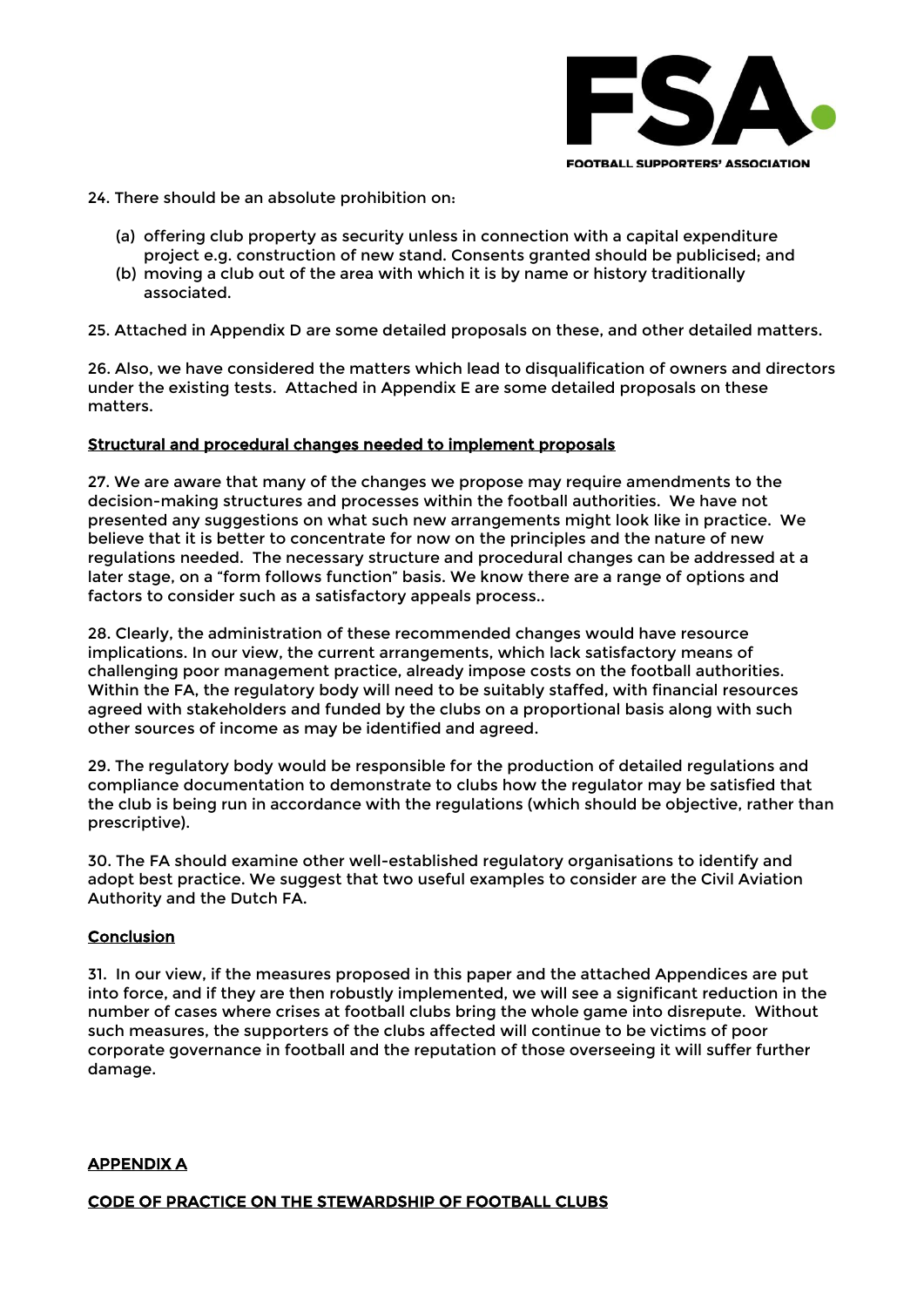

### **Background**

1. In recent years there has been an overall improvement in standards of financial management amongst senior football clubs in England, there having been very few recent club insolvencies. In addition, a number of clubs have introduced new measures to develop and sustain positive relationships with their supporters and others. However, sadly that is not the full story. There are still some clubs where financial concerns exist. In addition, in a significant number of highprofile instances, relationships between clubs' owners/directors and their supporters have come under severe strain. Such clubs have seriously alienated their supporters and other key stakeholders by their behaviour and their approach to club management.

2. Such breakdowns have had many local variations in nature and substance but they have tended to share one common feature: club owners and directors who regard football clubs just as any other business and as a piece of property to deal with as they wish. This attitude overlooks key aspects of football clubs in our nation. They are of huge significance to the lives of many people. They are of great value to the communities in which they are based. They are the greatest expression of community identity in cities, towns and smaller settlements. As an institution, each major football club is a community asset for the area it serves, akin to other privately owned assets of great public value which have high levels of legal protection, such as listed buildings, conservation areas and national parks.

3. This Code of Practice is an addition to the current regulatory regime which applies to the senior levels of football in England - by which we mean the clubs in the Premier League, the English Football League and the top four tiers and the National League system. This is not intended to mean that clubs below those levels have less significance or importance to their supporters and their communities. It simply reflects a view about the need for and practicality of new administrative tasks being placed upon smaller clubs' management.

4. The Code spells out a new obligation upon the owners and directors of such clubs to exercise stewardship over their clubs in such a way as to safeguard, sustain and enhance the value of clubs to the communities they serve and the supporters upon whom they all depend. Not all of its requirements are new to all clubs. For example, following the Government's Expert Working Group on Supporter Ownership & Engagement in June 2016, the EFL introduced new regulations requiring club leaders to engage with their supporters in a structured and regular manner.

5. The following are the proposed new requirements of the Code of Practice.

### **Stewardship**

6. The value of a club to its supporters, its stakeholders and its community is based on the following matters:

7. The club's sustainable future as an organisation, playing professional football and entertaining its supporters, giving pride to its community.

8. The local base, for playing, training and recruiting young players, as the focus of the club, within the community from which it draws much of its support and which is reflected in its name.

9. The role of the **home ground** as the physical expression of the club's identity, the place which is associated with the club's traditions, its history and the memories of its supporters.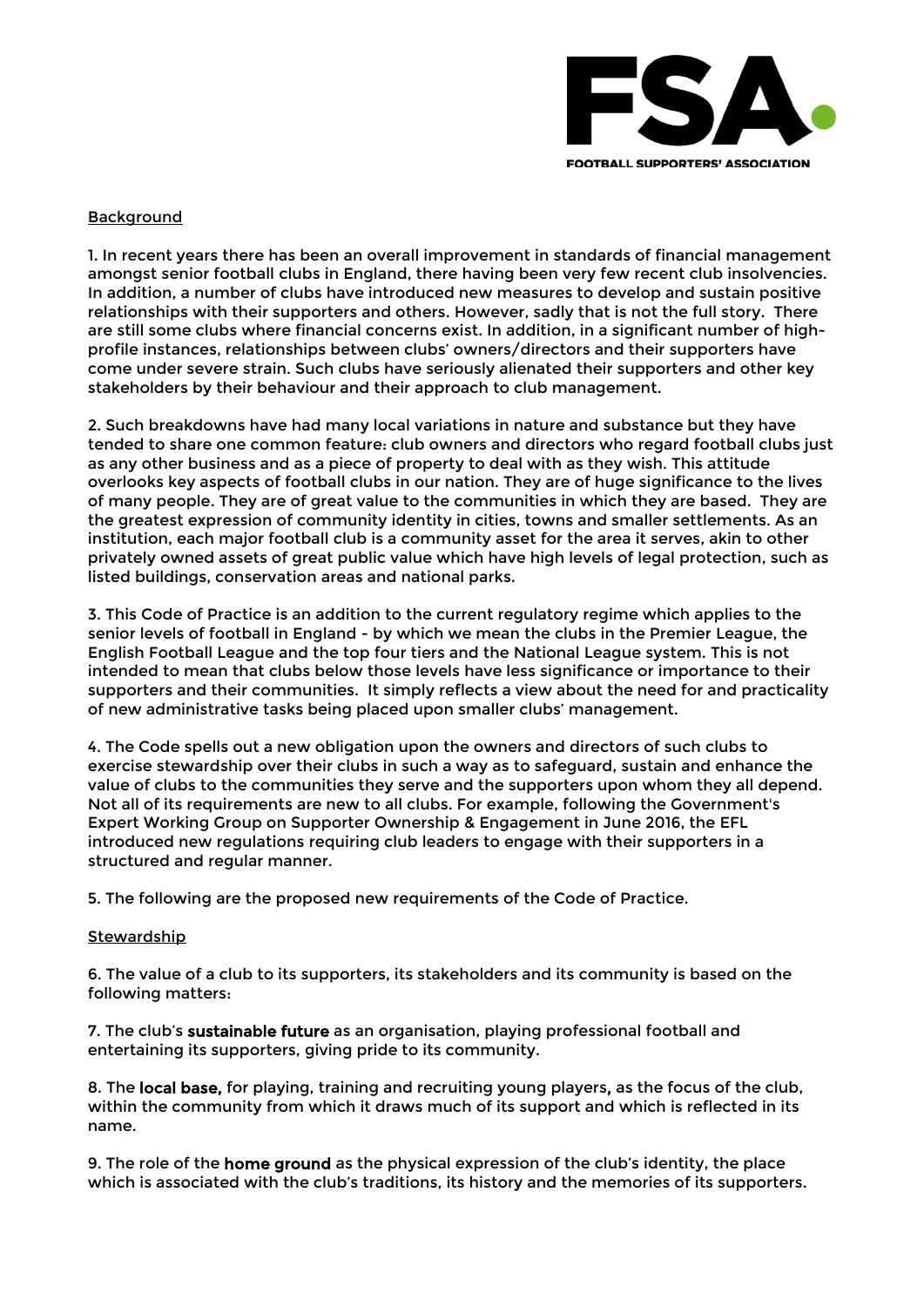

10. The key assets of the club and how they are maintained and improved each year.

11. Other aspects of the history and traditions of the club including its name, its badge, its playing colours and similar matters.

12. The relationship with its supporters, respecting their role in the life of the club and the importance of the club in their lives.

13. The way in which the club works in partnership with its stakeholders.

14. Clubs which show respect and care for all the above matters can be said to exercise sound stewardship of the club's community value. Those who fail to do that need help, encouragement and support. Only where there is disregard for such support and where stewardship is not improved as a result, should sanctions be considered to remedy the failures.

#### Planning for the exercise of good stewardship

15. This Code of Practice seeks to bring about a high and improving overall standard of good stewardship and to raise the standards of those who fall short. It seeks to do so not by adding a significant extra administrative burden but by building on existing practises. All well run clubs will already have a business plan which spells out their aims and objectives for the coming period. They already have to submit financial forecasts to the football authorities for their expenditure and income, showing how they will comply with regulations on financial matters. This Code envisages that the new stewardship requirements will be covered by simple extensions to those existing processes.

16. Upon the proposed purchase of a club by a new owner or owners and each year, before the start of a new playing season, the club's proposed or existing owners and directors must submit a business plan to the FA which explains how they will comply with the duties of stewardship in relation to the club. The plan must show:

17. How the owners and directors will work to secure a sustainable future for the club.

18. How they will safeguard and develop the ground and other facilities for the long-term benefit of the club.

19. What steps they will take to protect and enhance the club's heritage as expressed in its name, its badge, its colours, its local traditions and its role in the local community.

20. How they will engage with their supporters to develop and maintain a relationship of trust and partnership, based on mutual honesty and openness, employing democratic processes and meaningful consultation over issues of interest and concern.

21. What they will do to develop and maintain good working relationships with all stakeholders, including the football authorities, other clubs, local authorities, the police, educational and health bodies, businesses and suppliers of goods and services and the media.

22. How they will promote all aspects of equality and diversity in the way they operate as a business, at their stadium and other premises, in their conduct and promotion of the game and in their dealings with players, employees, supporters, the local community and other stakeholders.

23. What steps they will take to safeguard the health, well-being and safety of all their employees, suppliers, supporters and other customers.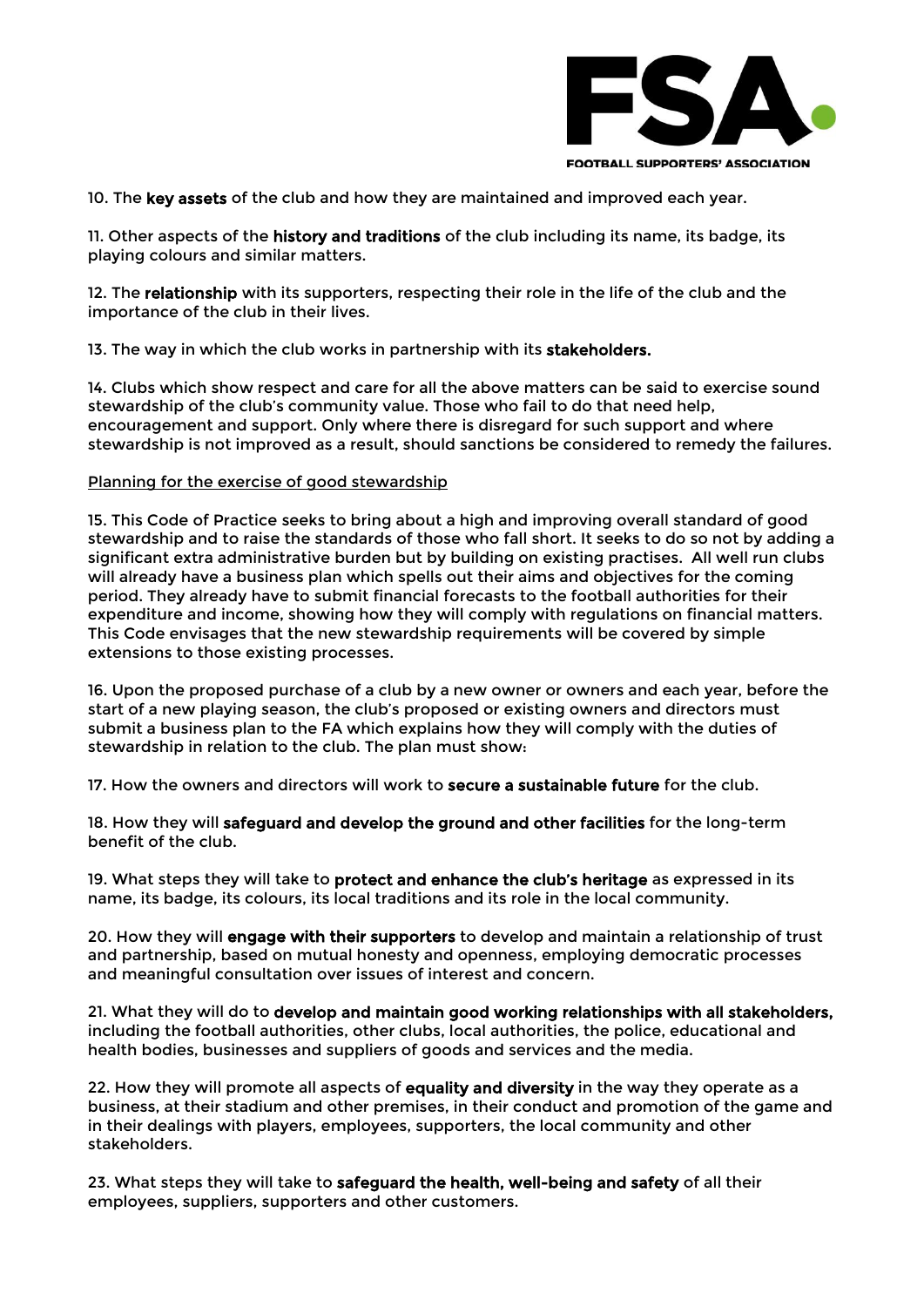

# Demonstrating effective stewardship

24. Some of the matters covered by this Code of Practice are of such significance that they require special protection. Thus, by regulation, clubs should be required to demonstrate evidence of majority support amongst supporters for certain proposals which might damage the community value of the club. This could apply to matters such as the name of the club, the colours of the team, the club badge and the location of the home ground. Other regulations are required to govern changes in ownership and the use as security for borrowing of club's home grounds, training and academy facilities and other capital assets.

25. Periodically, each club's owners and directors must supply to the FA details of the steps they have taken to exercise good stewardship of the club, in relation to the above matters. Those details should include practical examples of steps taken and brief evaluation of its effectiveness. Clubs should share the details with recognised supporter organisations and invite their comments, which should be included in the information sent to the FA. These details should be published on the club's website.

26. The details sent to the FA should also be examined by a person with an appropriate level of independence from the club's owners and directors, such as their auditor, so that the facts claimed can be verified against evidence.

#### <span id="page-7-0"></span>APPENDIX B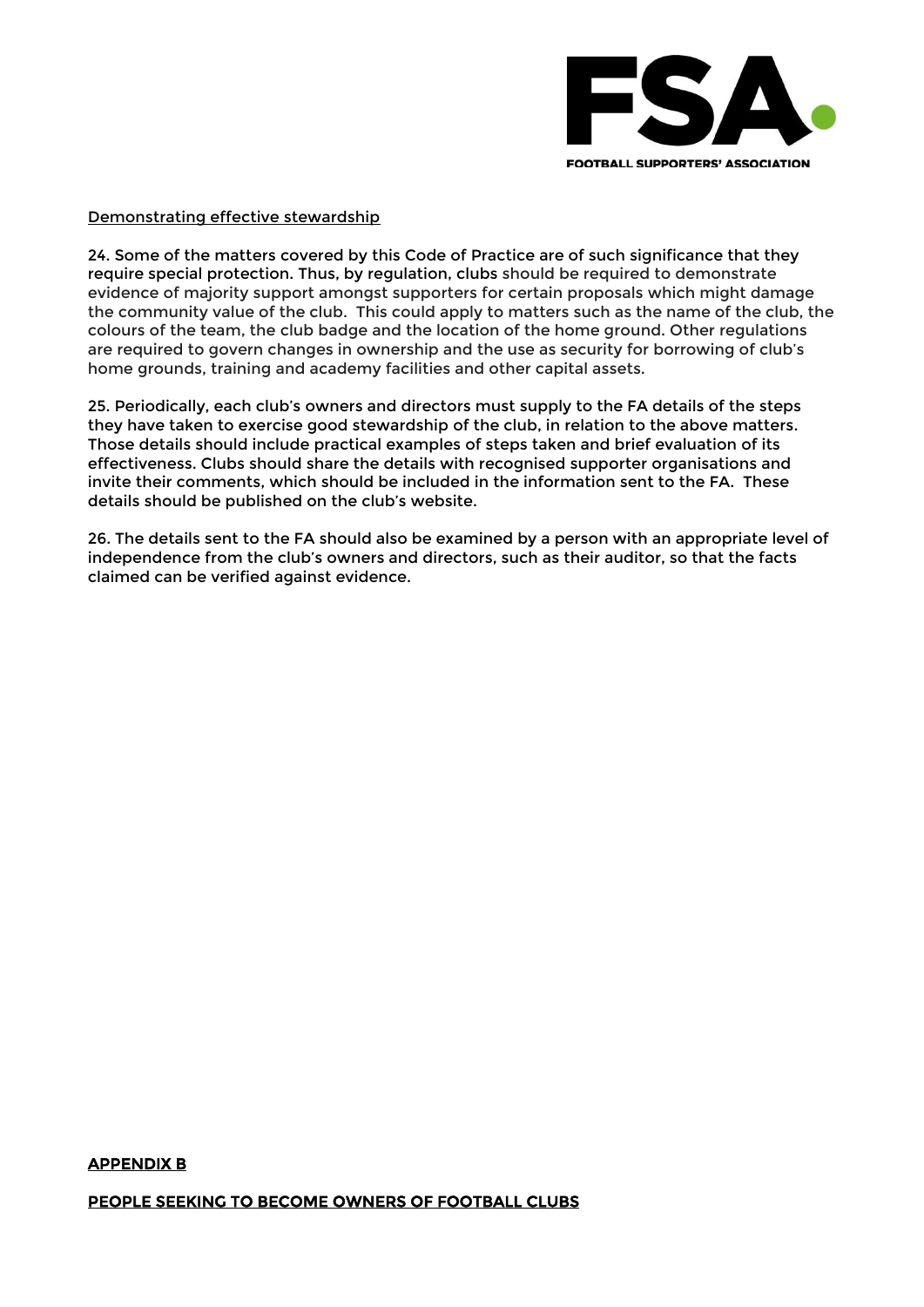

### Who are the owners of football clubs?

1. The current rules of the PL, the EFL and the FA (which apply to NL clubs) do not currently define the "owner" of a football club. Instead, in identical words, they refer to the "Person having Control of the Club." "Control" is defined in the three sets of regulations, amounting, in brief, to:

a) the power to appoint and/or remove all or a majority of voting members of the Club's board; and/or

b) holding the beneficial interest in at least 30% of the voting rights at general meetings of the club.

2. In addition, the regulations define Directors of clubs as including "shadow directors" - i.e. people who can give directions or instructions to the club's directors and people exercising powers that are usually associated with Directors.

3. The importance of the latter is that it brings within the scope of the Owners' and Directors' Tests, for example, people who may lead, or have relevant responsibility within, a financial institution which owns the majority shares in a club but who do not themselves do so and may therefore not meet the definition of a Person having Control.

4. For the sake of simplicity (and brevity) in this paper, we use to term "owner" to cover those people within the above definitions.

5. It is unclear why Control relates to at least 30% of voting rights. In UK company law, from April 2016, the Small Business, Enterprise, and Employment Act 2015 introduced the term "People with Significant Control" (PSC) a term used to identify key people within a company. They are those who own or control 25% of voting rights/shares. There is an obligation under the Act to register the names, date of birth, home and work addresses, manner of control and other details of each PSC with the government via Companies House.

6. We would suggest that the Football Authorities' regulations should be brought into line with UK company law by reducing the relevant percentage from 30% to 25%.

#### The roles of the "Owner" and Director compared

7. The precise role of the owner of a UK football club varies according to the ownership structure. Some clubs are wholly or mainly owned by individuals. Others are owned by larger companies or other financial institutions. Some are owned by a consortium of individuals or companies. Others, particularly fan-owned clubs, are owned through a trust following a community share issue. It is unusual for a football club to be owned by a large number of separate shareholders, for example as a "public company' traded on a Stock Exchange. Whichever model of ownership applies, the owners tend to take the major decisions affecting the club - prior decisions on purchase and later decisions on sale; major investments; financial restructuring and dividends; appointment and dismissal of directors.

8. The board of directors are in charge of the management of the business, making the strategic and operational decisions of the company and ensuring that the company meets its statutory and regulatory obligations. An individual director participates in board meetings to enable the board to reach these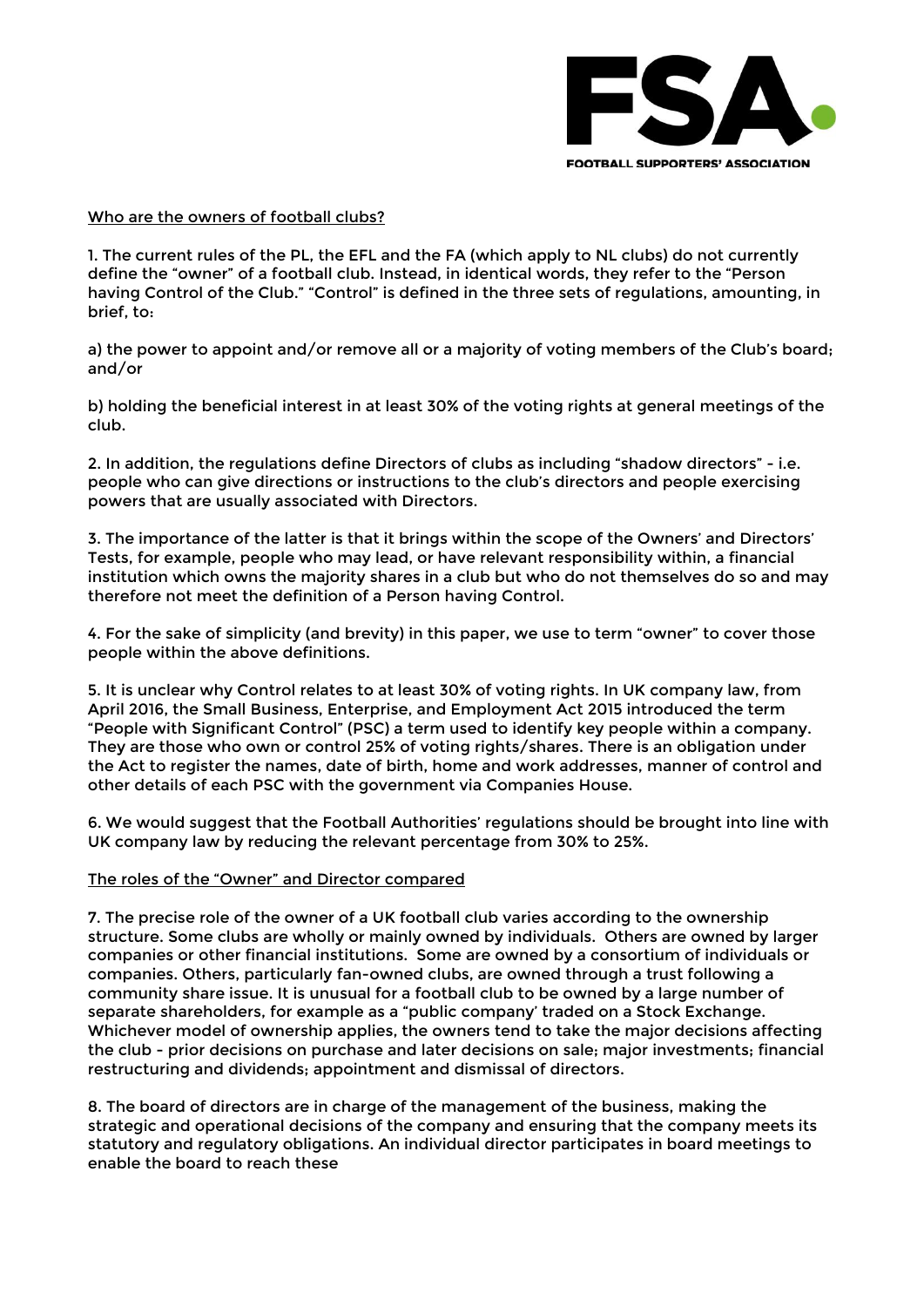

decisions and make sure that the company's obligations are fulfilled. The directors are effectively the agents of the company, appointed by the shareholders/owners to manage its day-to-day affairs.

9. These roles bring us to the conclusion that, whilst much of the current Owners' and Directors' Tests should continue to apply to both categories of people, there are some important distinctions which require new separate requirements if the football authorities are to be able to assert satisfactory control over their conduct.

10. This section concentrates on our proposals relating to new requirements to be placed upon people seeking to become owners of football clubs and, through ongoing review of their conduct, such owners wishing to continue in that role.

### Proposed acquisition of a football club

11. The acquisition of a football club can come about in a number of ways, typically though a sale by agreement or following an insolvency event. The existing rules require a club to give notice of any acquisition of at least 10% of a club's shares. Such an interest is defined as "significant" and specific restrictions apply to it, over and above the Owners' and Directors' Test.

12. In addition, if a person proposes to become the owner of a club - the meaning of which term is defined above - the club must give 10 working days notice of that along with details of the person. The football authorities then have 5 working days within which to confirm whether or not the person may become the owner or whether he/she is disqualified. The regulations define a list of disqualifying conditions. There is no current discretion to disqualify a proposed owner for any other reason. We agree that such tests should continue to apply and comment upon the detail of the disqualifying conditions in Appendix E.

13. Our most significant recommendation for change envisages the regulator having to conduct a form of due diligence prior to any acquisition of control of a club, to satisfy itself that the regulations as they apply to clubs and the proposed Code of Practice on Stewardship will be complied with.

### Submission of business plan

14. We understand that the current practices of the football authorities vary as they consider each proposed acquisition. To some degree, that will continue to be necessary because of differences in scale and complexity. However, we propose that a single, core process should be applied in all cases. All clubs will have a business plan and prior to acquisition, prospective new owners will prepare such a document, to outline their objectives for the business and how it should be run.

15. We propose that new regulations should require each person seeking to become an owner to produce to the regulator a business plan for the club. As a minimum, this should include details of the following:

a) the new owner's aims and objectives for the club;

b) projected income and expenditure, showing how the relevant financial regulations, including those on Financial Fair Play, will be complied with;

c) a summary of the capital assets of the club, with detail of any proposals for investment, disposal or acquisition of such;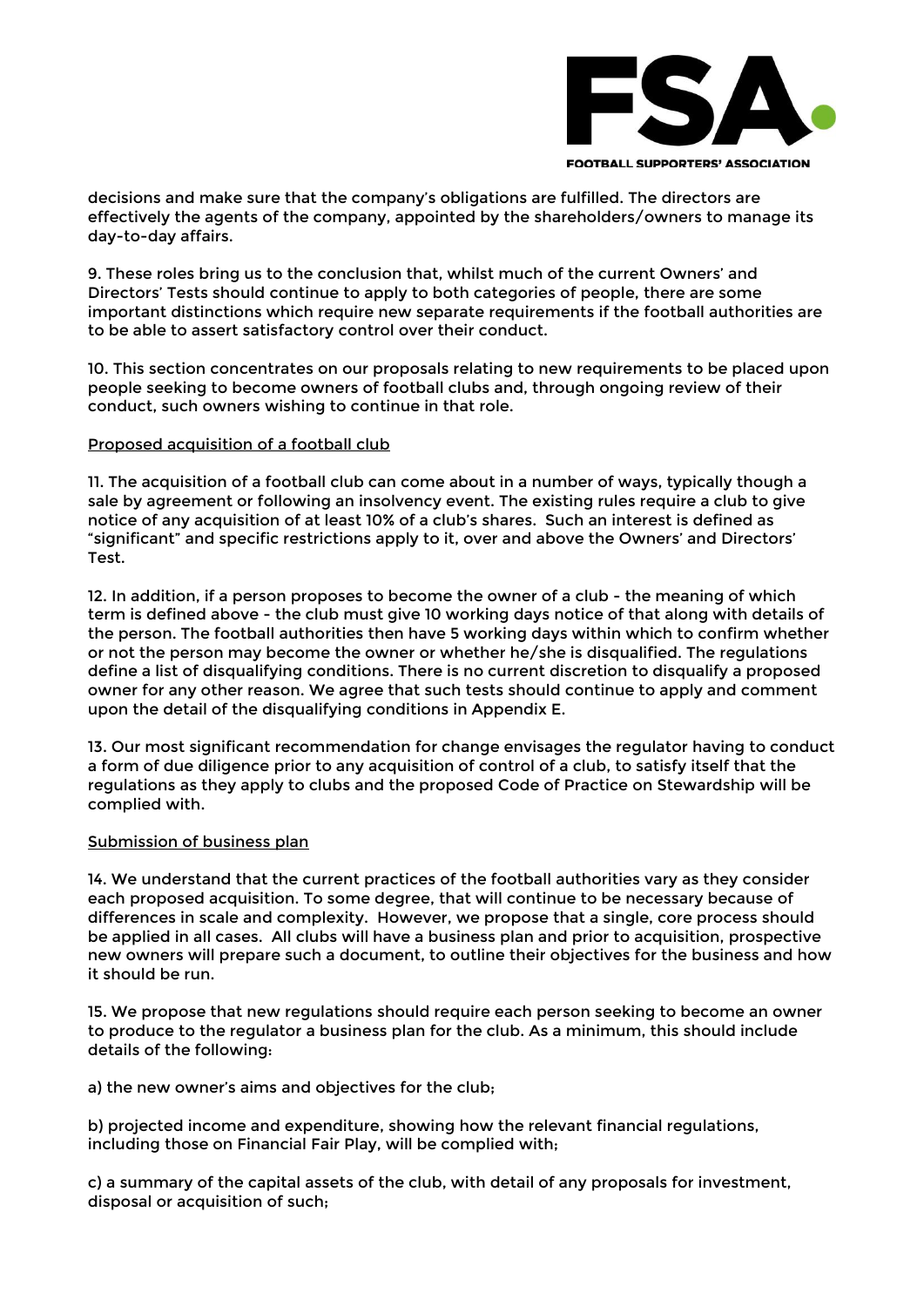

d) an explanation of how the club will comply with the football regulations applying to the club; and

e) details of how the club will comply with the requirements of the Code of Practice for the Stewardship of Football Clubs.

### Assessment of Business Plan

16. The business plan, excluding any necessarily confidential details, should be published on the club's website before or at the same time as it is submitted to the regulator. Supporters' organisations should be entitled to submit comments upon the plan to the regulator and supply information in support of such comments. The regulator should assess the business plan along with any comments and associated information from supporters' organisations, in order to ascertain whether it contains satisfactory proposals for the running of the club in accordance with the relevant regulations and the Code of Practice. If they are so satisfied and, in the absence of any disqualifying condition(s) applying to the proposed owner, they shall confirm to the club that the acquisition may proceed.

17. If they are not fully satisfied they may either:

a) confirm that the acquisition may proceed but subject to required changes and/or conditions on which they must be satisfied within a specified period; or

b) indicate that the acquisition may not proceed.

18. The timescales for submissions of the business plan, assessment of it and delivery of a decision will need to be considered. They are likely to require more time than the 10 and 5 working days specified at present.

#### Review by the regulator

19. We propose that this assessment of clubs' business plans should be subject to ongoing review by the regulator. Doing this on a rolling basis will reduce resource requirements. Updated business plans should be submitted whenever the club's financial forecasts are amended and sent to the regulator under the existing arrangements. At the same time, any changes in the ownership of the club, past or proposed, should be disclosed and the absence of any such should be certified.

20. Similar powers to those envisaged upon acquisition should be held by the regulator to deal with annual business plans upon review. In the case of serious failures, following the unsuccessful imposition of required changes and/or conditions, sanctions could include fines and penalties upon owners (and, see below, directors) and/or compulsory sale of the owner's interest in the club, by auction of other means to secure its market value.

### <span id="page-10-0"></span>APPENDIX C

### PEOPLE SEEKING TO BECOME DIRECTORS OF FOOTBALL CLUBS

Who are the Directors of football clubs?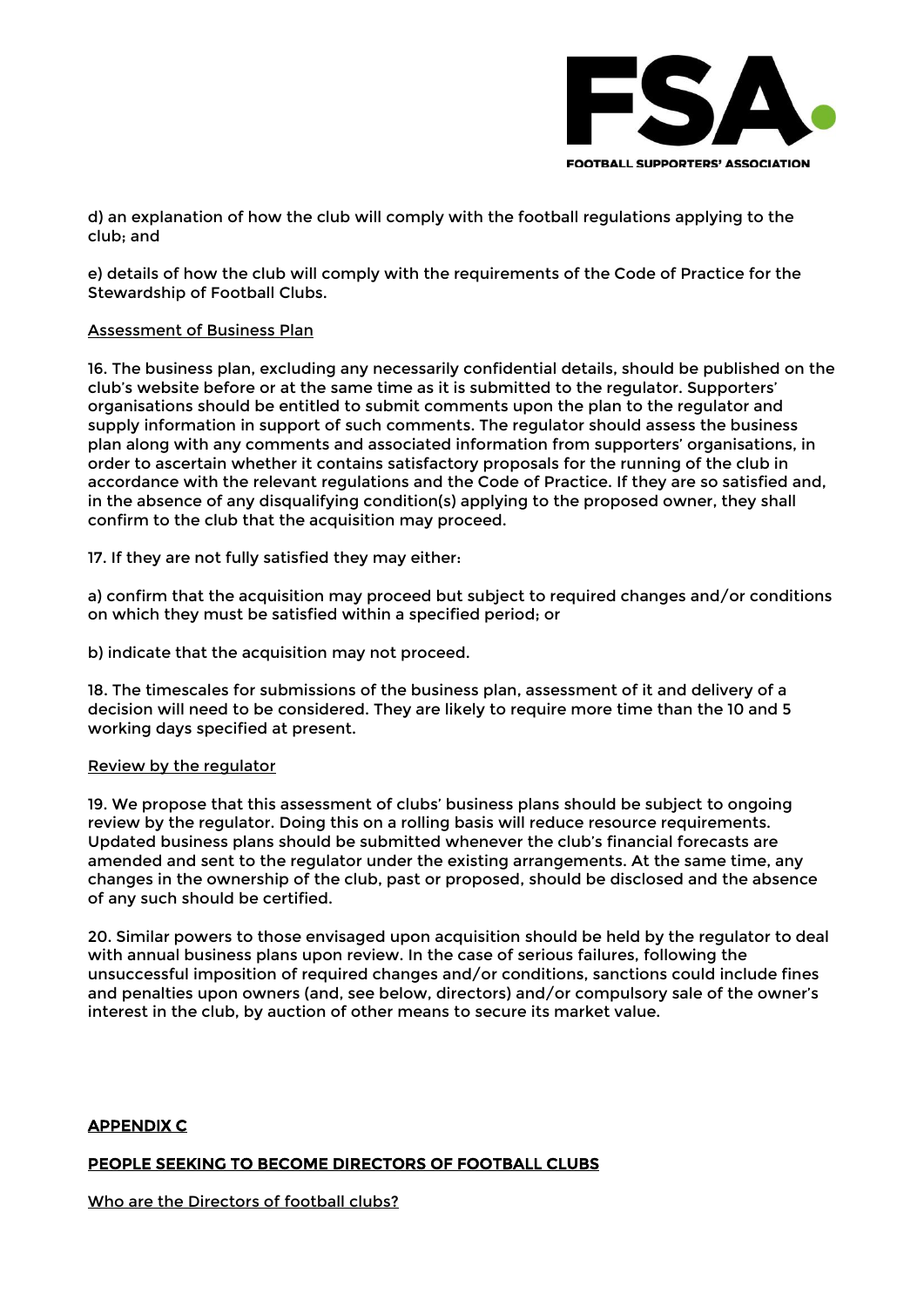

1. The regulations which set out the Owners' and Directors' Tests of the PL, the EFL and the FA (for the NL) are in many respects wholly or substantially identical. However their definitions of "Director" differ markedly but seem to be intended to cover the same people. The regulations do not even use the same terms - the PL refer to "Director;" the EFL refer to "Relevant Person;" and the FA to "Officer." We have not carried out any further detailed textual analysis of the respective definitions but we suggest that they be harmonised.

2. In this Appendix we will use the simplest of the three - that of the PL, which defines "Director" as people occupying that position and required to be registered as such under the Companies Act, including "shadow directors" - i.e. people who give directions and instructions to directors despite themselves not being appointed as such and the owner (explained in Appendix B.)

# The role of directors

3. As a reminder, the board of directors are in charge of the management of the business, making the strategic and operational decisions of the company and ensuring that the company meets its statutory and regulatory obligations. An individual director participates in board meetings to enable the board to reach those decisions and make sure that the company's obligations are fulfilled. The directors are effectively the agents of the company, appointed by the shareholders/owners to manage its day-to-day affairs.

#### Proposed appointment of Directors

4. Under the current regulations, clubs are required to give notice prior to the appointment of new directors, including shadow directors. We agree that should continue and the disqualifying conditions (subject to suggested changes outlined in Appendix E) should continue to apply.

5. However, our key recommendation for change is that, as we suggest for the proposed acquisition of a club, prior to the appointment of club directors, the football regulator should carry out a form of due diligence. For owners, that due diligence relates to the nature and content of the proposed owner's plan for the Club. As the directors will be responsible for delivering that plan, prior to their appointment, we propose that new regulations should require each person seeking to become a director to produce to the regulator evidence of the skills and experience which will enable him/her to run the club in accordance with the club regulations and the Code of Practice for the Stewardship of Football Clubs. There are already requirements for managers of teams at certain levels of the game to hold specified coaching qualifications. Supporters would be reassured if an appropriate level of skills and experienced were required for those managing the business affairs of clubs.

### 6. That evidence should include, as a minimum:

a) details of their relevant professional qualifications, if any;

b) details of their previous involvement, if any, in business management or administration or as a company director;

c) details of their previous involvement, if any, in football, as a player, coach, director, business manager, administrator or any other relevant capacity;

d) an outline of the skills and experience which would enable them to discharge the responsibilities of director of a football club and to ensure compliance with the relevant regulations and the Code of Practice;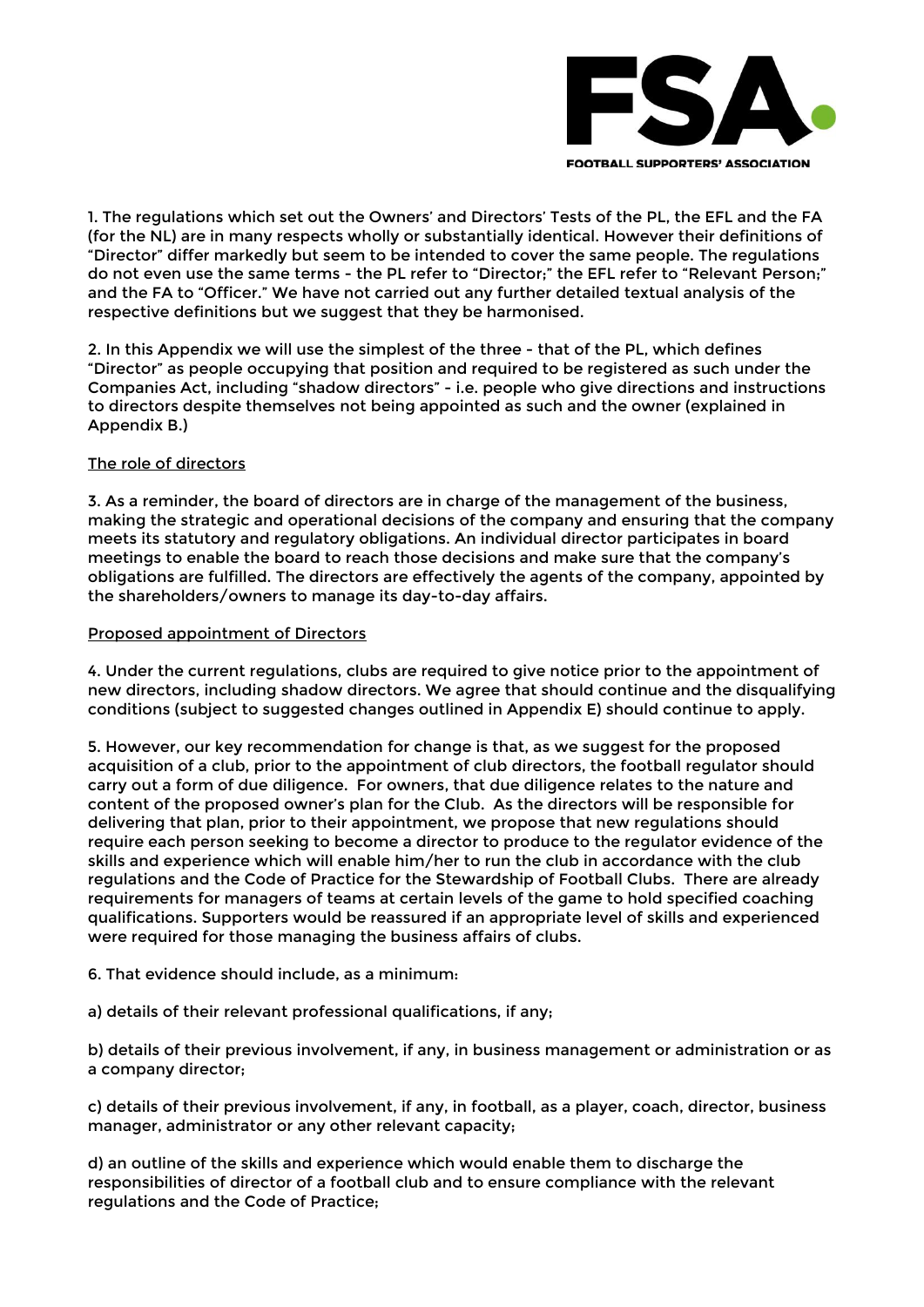

e) for those clubs who appoint supporter directors, evidence of their involvement in the running of supporters' organisations would be taken into account along with the other matters listed above.

#### Assessment of proposed directors

7. The regulator should assess any proposed directors in order to ascertain whether they have the necessary skills and experience to be responsible for the running of the club in accordance with the relevant regulations and the Code of Practice. If they are so satisfied and, in the absence of any disqualifying condition(s) applying to the proposed owner, they shall confirm to the club that the appointment may proceed.

8. If they are not fully satisfied they may either:

a) confirm that the appointment may proceed but subject to required changes and/or conditions (such as the supply of additional information and/or relevant training) on which they must be satisfied within a specified period; or

b) indicate that the appointment may not proceed.

9. The timescales for submissions of the details of each proposed director, assessment of it and delivery of a decision will need to be considered. They are likely to require more time than the 10 and 5 working days specified at present.

### Review

10. We have recommended a rolling review of clubs' business plans, taking account of performance against aims and objectives. We suggest a similar process for directors. With their regular submission of financial projections and updated business plan, the club should confirm who are the club's directors and give detail of any proposed changes. Only proposed new directors would automatically be subject to the assessment outlined above. However, review of the suitability existing directors may be included at the discretion of the regulator if circumstances require it.

11. Similar powers to those envisaged upon appointment of new directors should be held by the regulator to deal with any concerns arising upon the annual review of business plans. In the case of failures, the regulator should be empowered to require action to be taken in respect of club directors responsible for those failures to comply with regulations or the Code of Practice. Such sanctions could include requirements to undergo training, to bring-in additional professional support, fines and penalties upon directors and/or the dismissal of those directors.

# Shadow Directors

12. It is, in our view, important to maintain the current requirement for shadow directors to undergo and pass the Owners' and Directors' Test. As an individual may be in a strong position of power and influence over a club - being, for example, a leader of or person with relevant responsibility within a financial institution which owns a club on behalf of investors but not themselves the owner - they may have even more day to day control over the business than the appointed directors. Thus, in addition to the continued application to shadow directors of the Owners' and Directors' Tests' disqualifying conditions, shadow directors should also be subject to the due diligence process we propose, so that their skills and experience can be assessed and, if necessary, they can be held responsible for failures.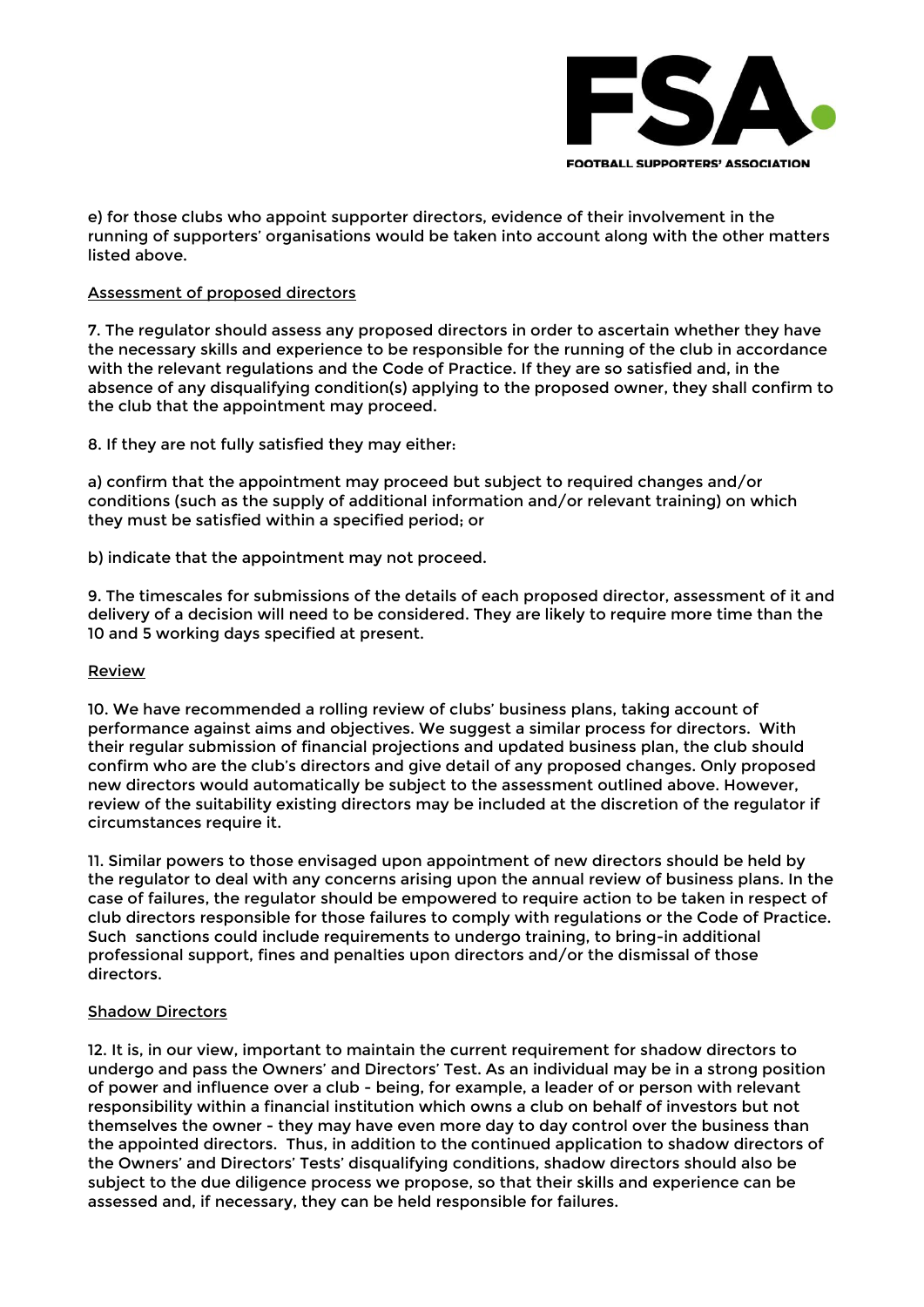

13. In addition, the current arrangements for application of the Owners' and Directors' Test are not sufficiently transparent to enable supporters and stakeholders to understand clearly who are the people who own and manage the business of their club. We propose that the regulator should publish details of the name and role of every person to whom the test and our proposals for due diligence are applied, indicating the outcome of that.

### <span id="page-13-0"></span>APPENDIX D

#### FURTHER CHANGES IN REGULATIONS

1. The majority of the recommendations summarised below are improvements to existing regulations that currently can be found in the relevant league rulebook or league policy.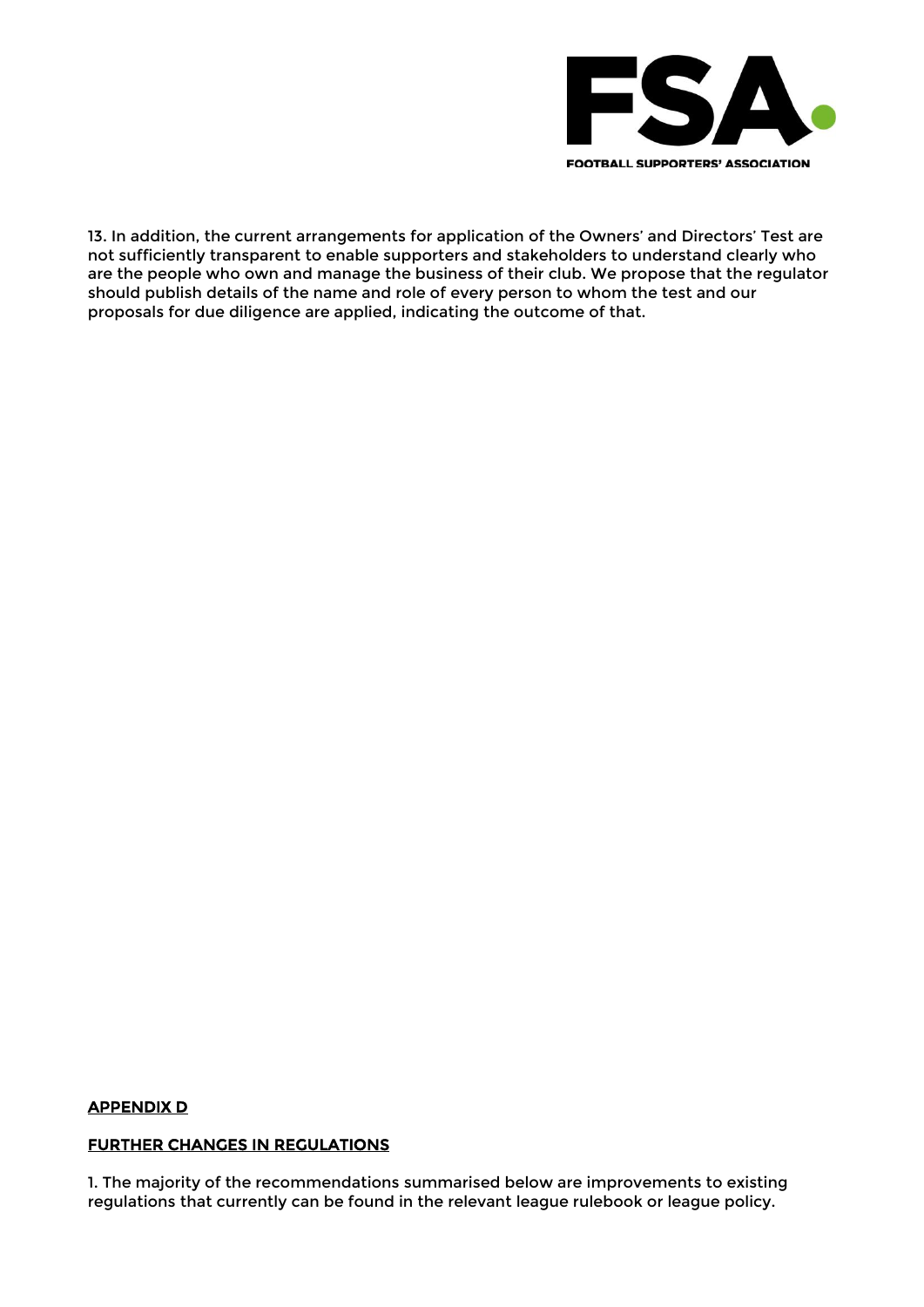

### Ownership structures

2. The level of opacity in disclosure of actual ownership of clubs is unsatisfactory. Solutions might include the following:

3. Enhanced disclosure obligations regarding ultimate ownership on club websites. Disclosure needs to be expanded to include the identity (and % shareholdings) of all intermediate holding companies. Consideration should be given to requiring full disclosure of up to date accounts (prepared to an acceptable standard) for each such company, even where the relevant jurisdiction may not require such disclosure. Complete transparency should be a condition of ownership. These requirements should extend to those in beneficial ownership of at least 1% of a club's shares.

4. Prohibition on shares in a football club being pledged as security for borrowings by an owner. This could be enforced in the UK. Although it would be difficult to prevent an owner securing a loan in another country, an owner found to have breached such a rule should face onerous sanctions.

5. Any rule changes would need to recognise that conditions such as those recommended would constrain the rights usually enjoyed by a shareholder under UK company law and would therefore need careful drafting.

# Funding of clubs

6. There are numerous examples of clubs borrowing significant sums from, and charging their assets to, obscure lenders based overseas, in places such as the Cayman Islands, Bahrain, Hong Kong and other "offshore" locations. The lack of transparency of such arrangements and the complex legal consequences of lending from a foreign jurisdiction can cause serious difficulties. The regulator should be empowered to ask questions when such funding arrangements are proposed by clubs.

7. The powers available to the Leagues when they have concerns about the source and/or sufficiency of funds being provided by a new owner on a takeover are inadequate, other than following an insolvency event. A number of potential solutions might be considered.

8. A particular concern is that current FFP regulations' focus on profitability (or limiting the scale of losses) rather than debt and solvency. Recommendations are made to address this later.

9. The PL and EFL are to be commended for introducing regulations which will only permit the assignment of central broadcast distributions or future transfer fee instalments to FCA regulated lenders and there would be merit in extending these regulations to all loans. This would exclude entities such as those presently lending to certain clubs at usurious rates of interest as well as the non UK lenders at other clubs.

10. The NL proposal to require loans to be unsecured, unless in relation to capital expenditure projects, has much to commend it.

11. As a minimum, owners (or related parties to owners) should not be permitted to hold security over a club's assets. This would also make it harder for owners to transfer a stadium or training facility away from club ownership with a view to redevelopment.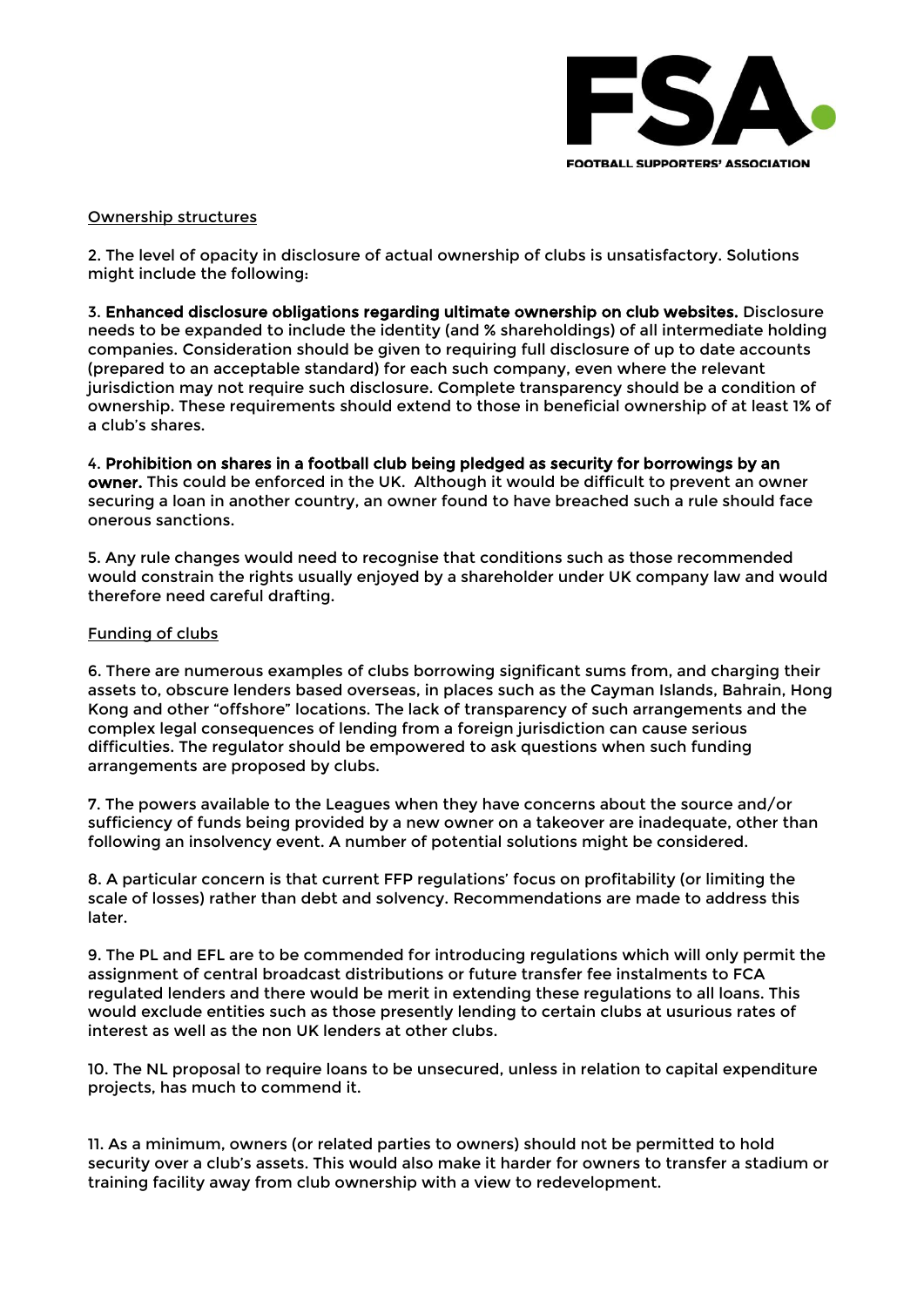

**FOOTBALL SUPPORTERS' ASSOCIATION** 

12. PL and Championship FFP regulations refer to the concept of "Secure Funding", to be evidenced to either league when a club's forecasts indicate it might breach FFP regulations. As defined, this may not be a loan but can be either equity investment or an irrevocable commitment to a future equity investment evidenced by a binding personal guarantee from the club's owner or letter of credit from a financial institution, all subject to approval from the regulatory body. This requirement could be extended to other circumstances (i.e. demonstrating source and sufficiency of funding on a takeover) and not just a breach of FFP loss thresholds.

#### Club stadiums and other property

13. FA and league rules in relation to grounds allow too much scope for speculative interest in the development potential of club property, in particular their stadium, and need to be made more restrictive.

14. Regulations should be modified so that formal consent is required from the regulator not only for a club to relocate its ground but also for any "proposed change in its circumstances relating to the occupation of its ground". Changes in circumstances should include the sale, transfer or assignment of any material part of the site and should also include any proposal to pledge the ground as security. Consent would be conditional, inter alia, on the club being fully compliant with best practice on stewardship as recommended elsewhere.

15. The requirement for consent might be extended to all the club's property assets, for example including training grounds and academy facilities. These occasionally do have redevelopment potential and, before any consent is granted, the regulator should be satisfied that the club has made appropriate commitments to replace the facility and that any surplus will be retained within the club and not distributed to the owner(s).

16. A club would have to have the same rights of occupancy for the new facility as it had for the old: for example, it would be unacceptable for it to be foregoing a freehold title to its former stadium in exchange for a leasehold interest in a new stadium paying rent, say, to the club owner or a third party.

17. Moreover, as suggested elsewhere and as mooted by the NL, there might be an absolute prohibition on offering club property as security unless in connection with a capital expenditure project, for example the construction of a new stand. The terms of any consents granted under these requirements should be publicised.

#### Extraction of money from game

18. There have been some high profile instances where club owners and their associates have withdrawn large sums from clubs, for no justifiable reason - e.g. performance-related.

19. A range of options might be considered and we believe it would be healthy for the game to come together to agree a position.

20. It is unlikely that historical FA rules barring directors earning salaries and limiting dividends could ever be reintroduced, but there would be merit in attempting to impose realistic caps on what could be withdrawn from clubs in terms of salaries, fees, dividends or interest. A suitable level of transparency would be required. We do not intend that this should apply to playing and coaching staff, expenditure on whom is already covered by FFP rules.

21. Any amounts so withdrawn should be publicised in "real time".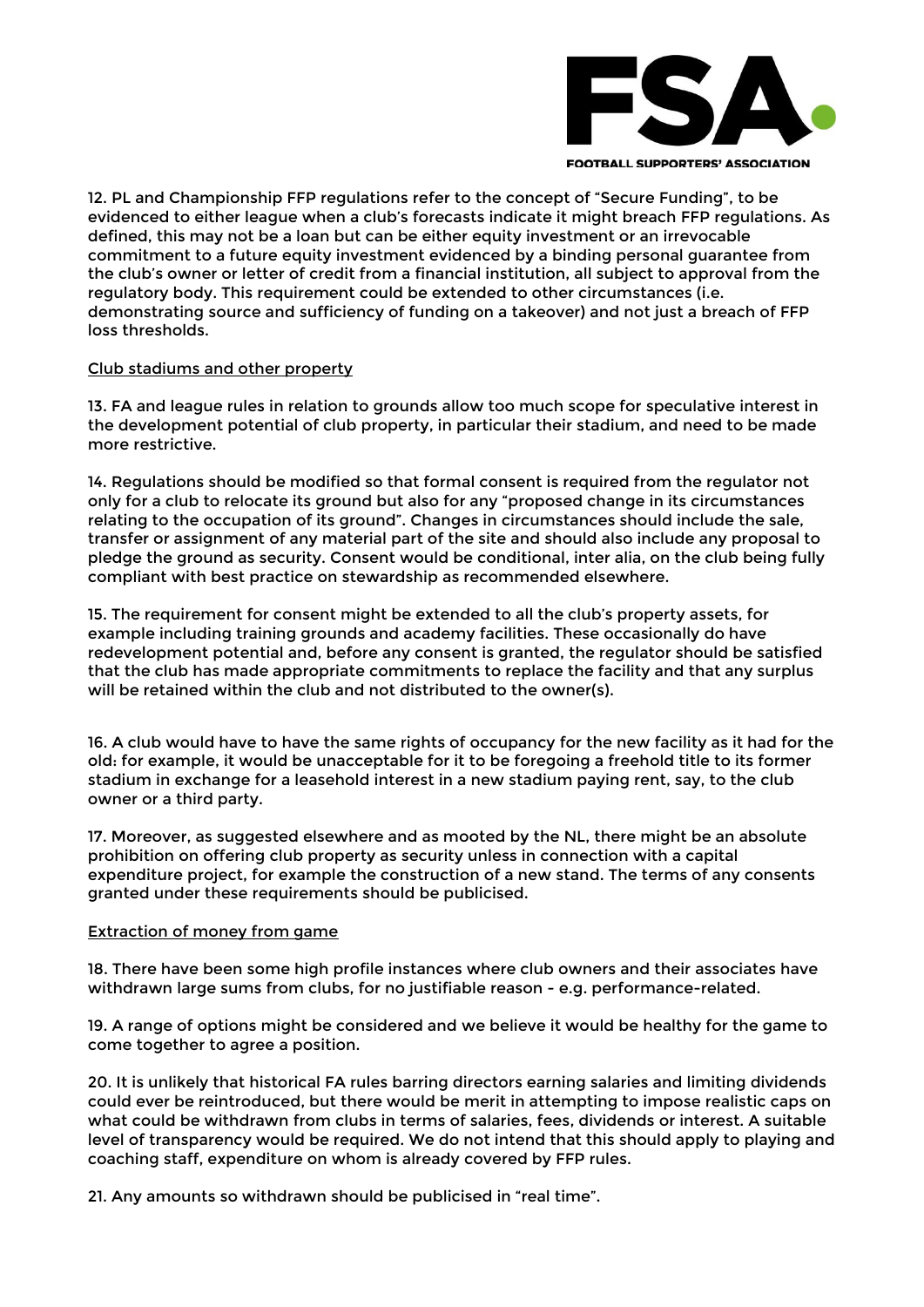

**FOOTBALL SUPPORTERS' ASSOCIATION** 

22. There should be an absolute prohibition on loans being made by a club to connected companies or related parties. Restrictions should be placed on the types of loans clubs can take, covering levels of interest rates. Loans from sources other than owners and directors should come from credible and financially registered sources. Interest rates should not be excessive.

23. Complete transparency would be called for, with all financial dealings with related parties fully disclosed on club websites in "real time" and not retrospectively on publication of a club's historical financial results.

24. There would also need to be strict anti-avoidance provisions, with meaningful sanctions, to address the risk of disguised withdrawals through related parties or failure to make full disclosure. If appropriate rules were introduced alongside those recommended elsewhere regarding ownership and funding there would be less opportunity for owners to withdraw funds.

### Financial Fair Play

25. Existing rules in the PL and EFL (both Championship FFP and Leagues One and Two Salary Cost Management Protocol) focus on short-term profitability, or limited losses, rather than debt or solvency. Thus clubs can comply with the rules whilst, at the same time, leaving the clubs with huge debts. A range of measures would be required to address this and might require a transitional period.

26. Alongside the existing rules there should be a fundamental requirement for solvency, measured as positive net assets on a club's current and forecast balance sheet. For the purpose of this exercise, accounting adjustments such as revaluation of property assets would be disregarded.

27. Moreover, clubs should be required to submit an integrated cash flow, reconciling forecast trading profit/loss with the projected cash position at the end of the period under review. Any borrowing requirement highlighted by this forecast would need to be covered by agreed borrowing facilities or "secure funding". A projected balance sheet at the end of the period under review should also be submitted.

28. These initiatives would be introduced alongside recommendations for limiting borrowings and requiring additional funding to be by way of equity.

29. Rules applying to National League clubs should also include a requirement for a positive net assets test. Those rules should be modified to include retrospective verification of budget figures by reference to annual accounts.

#### **Insolvency**

30. The following recommendations would ensure a balance between the equitable treatment of creditors and an absolute prohibition on owners benefiting from an insolvency by shedding liabilities while retaining control of the club or its assets.

31. The rules should bar any owner/director involved in any previous personal or corporate insolvency.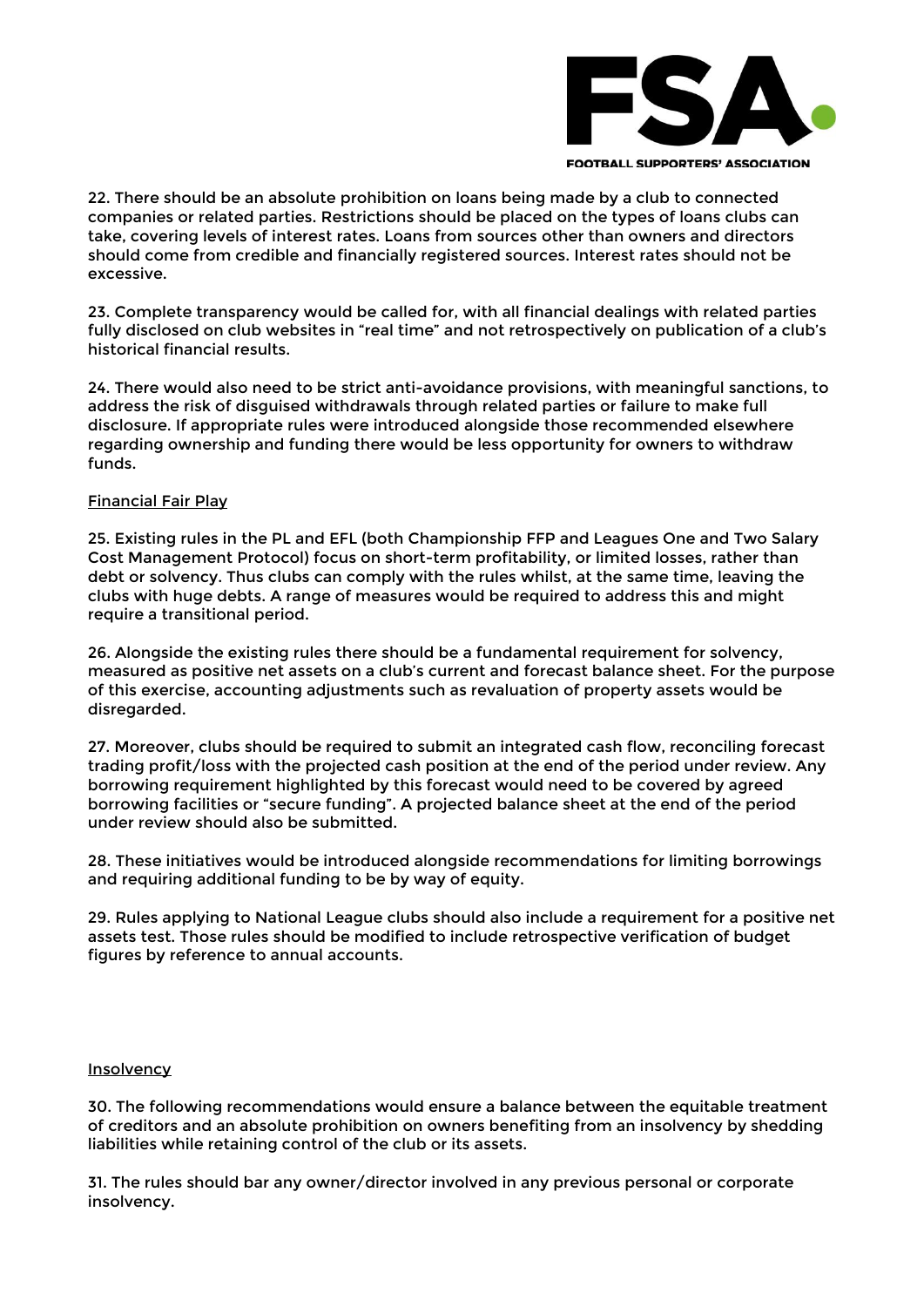

32. NL regulations should be aligned with the EFL's, at least for clubs relegated while the subject of an insolvency event. The removal of the need for a CVA would limit the voting influence of former owners with soft loans.

33. Consideration should be given to the formal subordination in an insolvency of all soft loans from owners or related parties. The NL is understood to be considering a diluted form of this proposal.

34. Governing bodies' insolvency policies should be published in full so that clubs, and their creditors, are fully aware of the implications of a club insolvency.

35. Proposals to tighten regulations on loans and granting security over club assets, if implemented, would reduce the incidence of club insolvencies. Again, the NL is considering barring the granting of security, other than in respect of capital expenditure projects.

# Sanctions

36. Adoption of many of the recommendations made in the foregoing sections would almost certainly limit the frequency of sanctions being imposed. However, the following changes are recommended.

37. The criteria for both the registration embargo and the budgets to which clubs in breach of financial regulations must adhere should be more closely defined. These should include a prohibition on payment of any transfer fees or agent's fees, a limit on squad size (arguably more stringent that the current 24) and capping the wages for any replacement players at a modest level. The controls should be extended to support staff costs where any staff turnover should require a reduction in wage cost above a certain threshold. If the consequence is that clubs need to rely on academy players and struggle competitively that is a price to be paid for previous overspending.

38. Further sanctions should be considered against club owners for persistent non-compliance. Existing rules already allow for this but they are rarely applied. A modification of the rules to make it clear that repeat offences will result in escalating sanctions to include fines or the withholding of central distributions would ensure that clubs would be aware of the impact of any transgressions.

39. Sanctions should also be considered against club owners and directors. Again, the rules already exist and should be modified to allow for repeated non-compliance to result in fines, suspension or, ultimately, disqualification as a director.

40. Finally, the NL initiatives of a bond to be deposited with the league or the threat to exclude from membership, clubs in a poor financial condition would give the EFL, especially, real power to enforce improvement in a club's financial stability. Alongside the recommended changes above, it is likely that such a deterrent would rarely if ever need to be invoked.

# <span id="page-17-0"></span>APPENDIX E

# PROPOSALS IN RELATION TO OWNERS AND DIRECTORS TESTS' "DISQUALIFYING CONDITIONS"

Background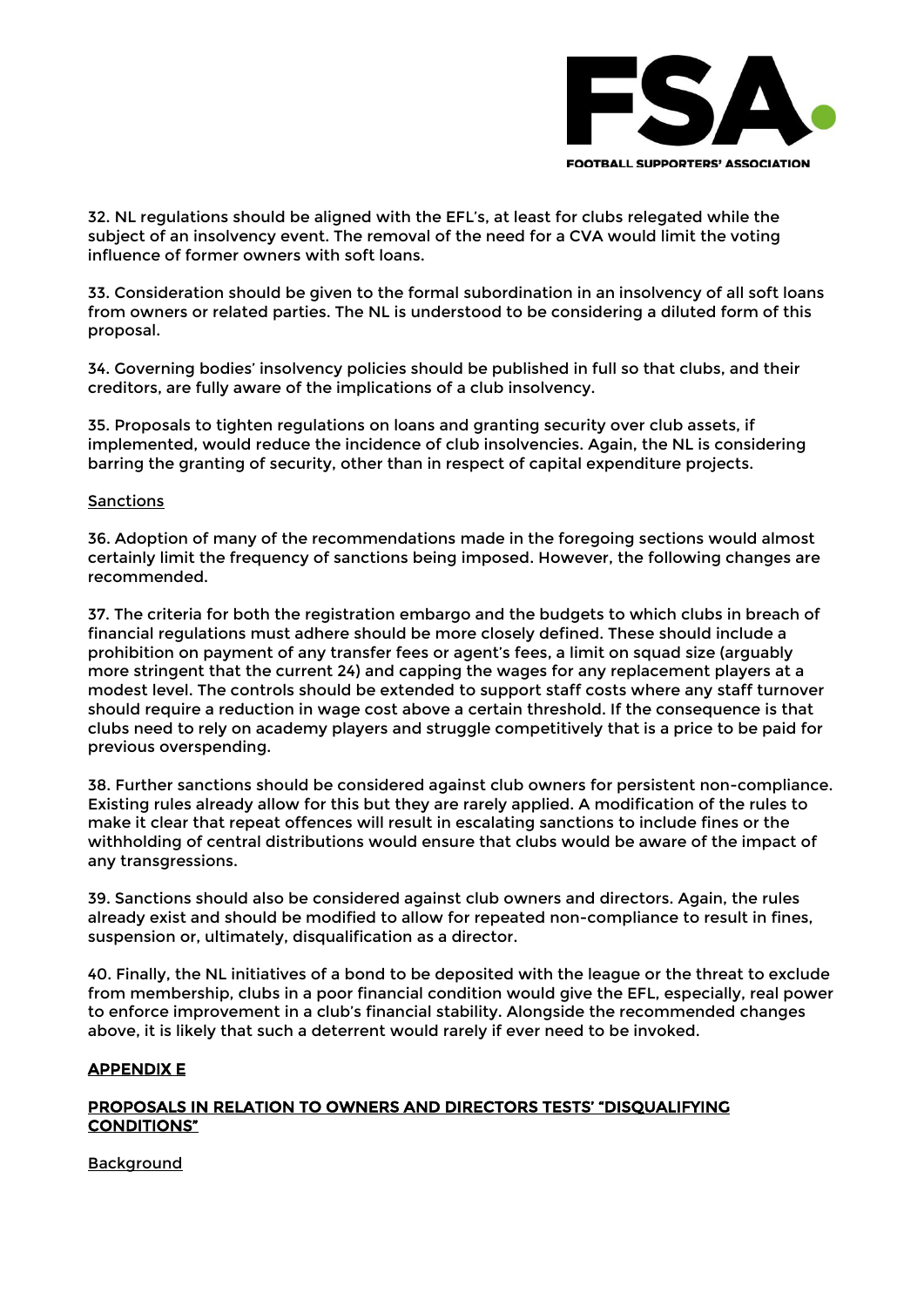

1. There are three different Owners' and Directors' Tests applying to football clubs - approved by the PL, EFL and FA (for NL clubs.) Each test is differently worded. Whilst some of the differences are purely stylistic or reflect varying approaches to drafting, there are some important differences in the matters covered.

2. We have compared the way in which the tests define the "disqualifying conditions." These are the matters set out in each test which, when found to apply to an owner or director (including shadow directors) will lead to their disqualification. In this Appendix, we set out:

a) some suggested improvements to the tests by harmonising the definitions; and

b) some other suggested improvements in the matters covered.

### Harmonising the tests

### Criminal matters

3. All three tests include certain criminal matters as disqualifying conditions. Each test includes two broad kinds of offences - those which have resulted in an unsuspended sentence of at least 12 months imprisonment and those involving dishonesty and a list of other specific matters, regardless of the sentence imposed. There are several important differences in the way the three tests deal with such matters:

4. The PL test says, that offences involving dishonesty will be disqualifying conditions "and, for the avoidance of doubt, irrespective of the actual sentence involved". The EFL test does not include those clarifying words. Also the FA test does not include those words. However, that test does not include a wider disqualifying condition relating to offences which have resulted in an unsuspended sentence of at least 12 months imprisonment. The FA test only applies to offences of dishonesty and other listed matters.

5. The EFL and FA tests list, in the same words, a number of types of offence, including those involving dishonesty. The PL list includes most of the same matters but does not include the following, which are in the EFL and FA version: "corruption, perverting the course of justice and serious breaches of the Companies Acts".

6. The FA test requires owners and directors to certify that they are not currently subject to any criminal proceedings in relation to the listed offences. The PL and EFL tests do not.

7. The PL and EFL tests apply to convictions for offences throughout the world. The FA test only applies to offences in England and Wales.

### Bribes, gifts and rewards

8. The FA test has a disqualifying condition where a person has breached or admitted breaching the FA's rules relating to bribes, gifts and rewards. The PL and EFL tests do not seem to include such provisions.

### Director of expelled football club

9. Also, the FA test disqualifies anyone who has been an director of a football club expelled from a list of leagues, including the PL, EFL, NL and others. The PL and EFL tests do not include such provisions.